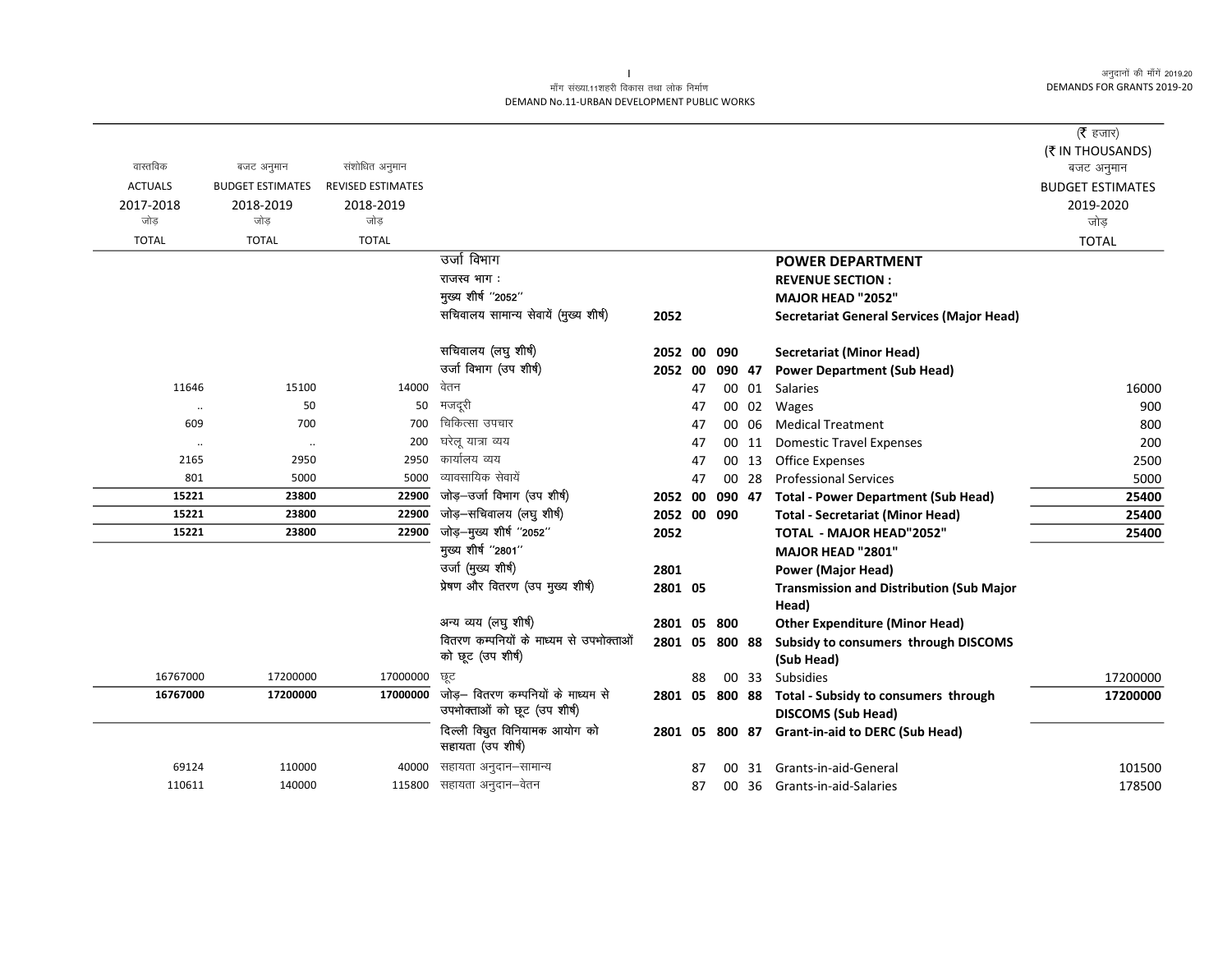## माँग संख्या.11शहरी विकास तथा लोक निर्माण DEMAND No.11-URBAN DEVELOPMENT PUBLIC WORKS

|                      |                         |                          |                                                          |             |    |                |       |                                                         | ( $\bar{\tau}$ हजार)    |
|----------------------|-------------------------|--------------------------|----------------------------------------------------------|-------------|----|----------------|-------|---------------------------------------------------------|-------------------------|
|                      |                         |                          |                                                          |             |    |                |       |                                                         | (₹ IN THOUSANDS)        |
| वास्तविक             | बजट अनुमान              | संशोधित अनुमान           |                                                          |             |    |                |       |                                                         | बजट अनुमान              |
| <b>ACTUALS</b>       | <b>BUDGET ESTIMATES</b> | <b>REVISED ESTIMATES</b> |                                                          |             |    |                |       |                                                         | <b>BUDGET ESTIMATES</b> |
| 2017-2018            | 2018-2019               | 2018-2019                |                                                          |             |    |                |       |                                                         | 2019-2020               |
| जोड                  | जोड                     | जोड                      |                                                          |             |    |                |       |                                                         | जोड                     |
| <b>TOTAL</b>         | <b>TOTAL</b>            | <b>TOTAL</b>             |                                                          |             |    |                |       |                                                         | <b>TOTAL</b>            |
| 179735               | 250000                  | 155800                   | जोड़— दिल्ली विचुत विनियामक आयोग को<br>सहायता (उप शीर्ष) |             |    |                |       | 2801 05 800 87 Total : Grant-in-aid to DERC (Sub Head)  | 280000                  |
|                      |                         |                          | इंटीग्रेटेड पावर डेवलपमेंट स्कीम के लिए                  |             |    |                |       | 2801 05 800 81 Grant in aid to Delhi Tranco Limited for |                         |
|                      |                         |                          | दि0 ट्रां0 लि0 को सहायता अनुदान (उप                      |             |    |                |       | <b>Integrated Power Development Scheme</b>              |                         |
|                      |                         |                          | शीर्ष)                                                   |             |    |                |       | (Sub Head)                                              |                         |
| $\ddotsc$            | 100                     | 100                      | पूंजीगत परिसम्पतियो के सृजन के लिए<br>अनुदान             |             | 81 |                | 00 35 | Grants for creation of capital assets                   | 100                     |
| $\ddot{\phantom{0}}$ | 100                     | 100                      | जोड़-इंटीग्रेटेड पावर डेवलपमेंट स्कीम के                 |             |    | 2801 05 800 81 |       | <b>Total: Grant in aid to Delhi Tranco Limited</b>      | 100                     |
|                      |                         |                          | लिए दि0 ट्रां0 लि0 को सहायता अनुदान<br>(उप शीर्ष)        |             |    |                |       | for Integrated Power Development                        |                         |
|                      |                         |                          |                                                          |             |    |                |       | <b>Scheme (Sub Head)</b>                                |                         |
| $\ldots$             | 100                     | 204500                   | एमनेस्टी योजना के अर्न्तगत बिजली                         |             | 80 |                | 00 42 | One time Relief to Electricity Consumers on             | 100                     |
|                      |                         |                          | उपभोक्ताओं को एक बार राहत (उप शीर्ष)                     |             |    |                |       | Account of Amnesty Scheme (Sub Head)                    |                         |
| 16946735             | 17450200                |                          | 17360400 जोड़-अन्य व्यय (लघु शीर्ष)                      | 2801 05 800 |    |                |       | <b>Total - Other Expenditure (Minor Head)</b>           | 17480200                |
| 16946735             | 17450200                |                          | 17360400 जोड़-प्रेषण और वितरण (उप मुख्य शीर्ष)           | 2801 05     |    |                |       | <b>Total - Transmission and Distribution (Sub</b>       | 17480200                |
|                      |                         |                          |                                                          |             |    |                |       | Major Head)                                             |                         |
|                      |                         |                          | सामान्य (उप मुख्य शीर्ष)                                 | 2801 80     |    |                |       | <b>General (Sub Major Head)</b>                         |                         |
|                      |                         |                          | अन्य व्यय (लघु शीर्ष)                                    | 2801 80 800 |    |                |       | <b>Other Expenditure (Minor Head)</b>                   |                         |
|                      |                         |                          | ऊर्जा दक्षता और संरक्षण (उप शीर्ष)                       | 2801 80     |    | 800 83         |       | <b>Energy Efficiency and Conservation (Sub</b>          |                         |
|                      |                         |                          |                                                          |             |    |                |       | Head)                                                   |                         |
| 2533                 | 5000                    | 2000                     | वेतन                                                     |             | 83 |                | 00 01 | <b>Salaries</b>                                         | 9000                    |
| 488                  | 3000                    | 1500                     | कार्यालय व्यय                                            |             | 83 |                | 00 13 | <b>Office Expenses</b>                                  | 3000                    |
| 3021                 | 8000                    | 3500                     | जोड़-ऊर्जा दक्षता और संरक्षण (उप शीर्ष)                  | 2801 80     |    | 800 83         |       | <b>Total - Energy Efficiencvy and</b>                   | 12000                   |
|                      |                         |                          |                                                          |             |    |                |       | <b>Conservation (Sub Head)</b>                          |                         |
| 3021                 | 8000                    | 3500                     | जोड़-अन्य व्यय (लघु शीर्ष)                               | 2801 80     |    | 800            |       | <b>Total - Other Expenditure (Minor Head</b>            | 12000                   |
| 3021                 | 8000                    | 3500                     | जोड़-सामान्य (उप मुख्य शीर्ष)                            | 2801 80     |    |                |       | <b>Total - General (Sub Major Head)</b>                 | 12000                   |
| 16949756             | 17458200                | 17363900                 | जोड़-मुख्य शीर्ष "2801"                                  | 2801        |    |                |       | <b>TOTAL - MAJOR HEAD"2801"</b>                         | 17492200                |
|                      |                         |                          | मुख्य शीर्ष "2810"                                       |             |    |                |       | <b>MAJOR HEAD "2810"</b>                                |                         |
|                      |                         |                          | ऊर्जा के गैर परंपरागत स्रोत (मुख्य शीर्ष)                | 2810        |    |                |       | <b>Non-Conventional Sources of Energy</b>               |                         |
|                      |                         |                          |                                                          |             |    |                |       | (Major Head)                                            |                         |

 $\overline{2}$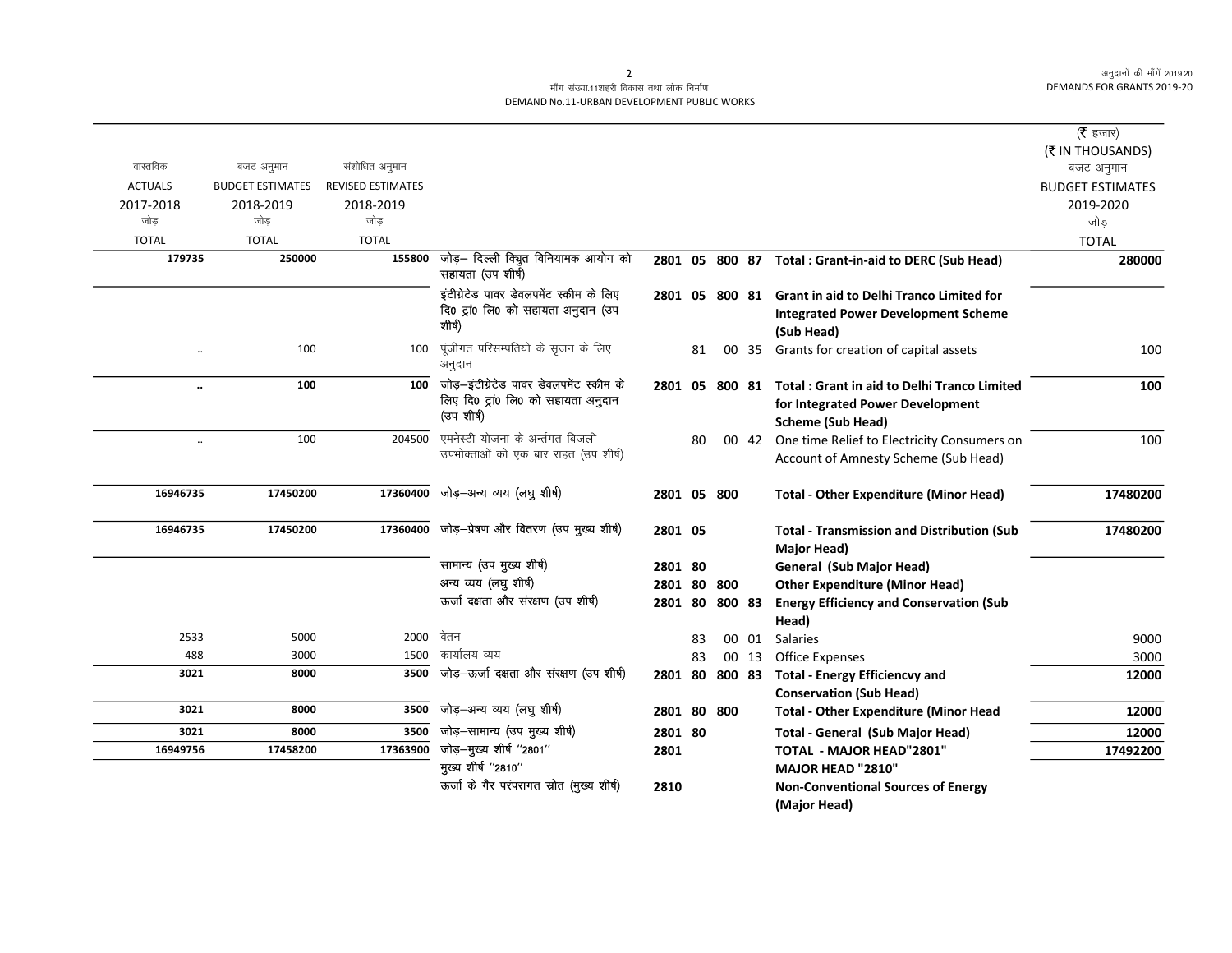## माँग संख्या.11शहरी विकास तथा लोक निर्माण DEMAND No.11-URBAN DEVELOPMENT PUBLIC WORKS

|                                    |                                             |                                               |                                                                                 |                |    |       |                                                                                                                   | ( $\bar{\tau}$ हजार)<br>(₹ IN THOUSANDS)     |
|------------------------------------|---------------------------------------------|-----------------------------------------------|---------------------------------------------------------------------------------|----------------|----|-------|-------------------------------------------------------------------------------------------------------------------|----------------------------------------------|
| वास्तविक                           | बजट अनुमान                                  | संशोधित अनुमान                                |                                                                                 |                |    |       |                                                                                                                   | बजट अनुमान                                   |
| <b>ACTUALS</b><br>2017-2018<br>जोड | <b>BUDGET ESTIMATES</b><br>2018-2019<br>जोड | <b>REVISED ESTIMATES</b><br>2018-2019<br>जोड़ |                                                                                 |                |    |       |                                                                                                                   | <b>BUDGET ESTIMATES</b><br>2019-2020<br>जोड़ |
| <b>TOTAL</b>                       | <b>TOTAL</b>                                | <b>TOTAL</b>                                  |                                                                                 |                |    |       |                                                                                                                   | <b>TOTAL</b>                                 |
|                                    |                                             |                                               | सोलर (उप मुख्य शीर्ष)                                                           | 2810 02        |    |       | Solar (Sub Major Head)                                                                                            |                                              |
|                                    |                                             |                                               | अन्य व्यय (लघु शीर्ष)                                                           | 2810 02 800    |    |       | <b>Other Expenditure (Minor Head)</b>                                                                             |                                              |
|                                    |                                             |                                               | नवीनीकरण उर्जा व उर्जा दक्षता को बढ.ावा                                         |                |    |       | 2810 02 800 91 Assistant of promotion of Renewable                                                                |                                              |
|                                    |                                             |                                               | देने के लिए सहायता (उप शीर्ष)                                                   |                |    |       | <b>Energy &amp; Energy Efficiency (Sub Head)</b>                                                                  |                                              |
| 2544                               | 10000                                       | 15000                                         | अन्य प्रभार                                                                     |                | 91 |       | 00 50 Other Charges                                                                                               | 10000                                        |
| 2544                               | 10000                                       | 15000                                         | जोड़-नवीनीकरण उर्जा व उर्जा दक्षता को<br>बढ.ावा देने के लिए सहायता (उप शीर्ष)   |                |    |       | 2810 02 800 91 Total - Assistant of promotion of<br><b>Renewable Energy &amp; Energy Efficiency</b><br>(Sub Head) | 10000                                        |
|                                    |                                             |                                               | सौर उर्जा के लिए उत्पादन आधारित<br>प्रोत्साहन योजना (उप शीर्ष)                  | 2810 02 800 90 |    |       | <b>Generation Based incentive Scheme for</b><br><b>Solar Energy (Sub Head)</b>                                    |                                              |
|                                    | 50000                                       | 5000                                          | ਯੂਟ                                                                             |                | 90 | 00 33 | Subsidies                                                                                                         | 50000                                        |
| $\ddot{\phantom{a}}$               | 50000                                       | 5000                                          | जोड़–सौर उर्जा के लिए उत्पादन आधारित<br>प्रोत्साहन योजना (उप शीर्ष)             | 2810 02 800 90 |    |       | <b>Total - Generation Based incentive Scheme</b><br>for Solar Energy (Sub Head)                                   | 50000                                        |
| 2544                               | 60000                                       | 20000                                         | जोड़—अन्य व्यय (लघु शीर्ष)                                                      | 2810 02 800    |    |       | <b>Total - Other Expenditure (Minor Head</b>                                                                      | 60000                                        |
| 2544                               | 60000                                       | 20000                                         | जोड़-सोलर (उप मुख्य शीर्ष)                                                      | 2810 02        |    |       | <b>Total - Solar (Sub Major Head)</b>                                                                             | 60000                                        |
| 2544                               | 60000                                       | 20000                                         | जोड़-मुख्य शीर्ष "2810"                                                         | 2810           |    |       | TOTAL - MAJOR HEAD "2810"                                                                                         | 60000                                        |
| 16967521                           | 17542000                                    | 17406800                                      | जोड़-राजस्व भाग                                                                 |                |    |       | <b>TOTAL - REVENUE SECTION</b>                                                                                    | 17577600                                     |
|                                    |                                             |                                               | पूँजी भाग:                                                                      |                |    |       | <b>CAPITAL SECTION:</b>                                                                                           |                                              |
|                                    |                                             |                                               | मुख्य शीर्ष "4801"                                                              |                |    |       | MAJOR HEAD "4801"                                                                                                 |                                              |
|                                    |                                             |                                               | बिजली परियोजनाओ पर पूँजी परिव्यय<br>(मुख्य शीर्ष)                               | 4801           |    |       | <b>Capital Outlay on Power Projects (Major</b><br>Head)                                                           |                                              |
|                                    |                                             |                                               | प्रेषण एवं वितरण (उप मुख्य शीर्ष)                                               | 4801 05        |    |       | <b>Transmission and Distribution (Sub Major</b><br>Head)                                                          |                                              |
|                                    |                                             |                                               | सार्वजनिक क्षेत्र एवं अन्य उपक्रमों में निवेश<br>(लघु शीर्ष)                    | 4801 05 190    |    |       | <b>Investment in Public Sector and other</b><br><b>Undertakings (Minor Head)</b>                                  |                                              |
|                                    |                                             |                                               | झझर, हरियाणा में सयुक्त उद्यम कम्पनी<br>उर्जा संयत्र को पूंजी अंशदान (उप शीर्ष) | 4801 05 190 91 |    |       | <b>Equity Contribution to JVC Power Plant at</b><br>Jhajjar, Haryana (Sub Head)                                   |                                              |
| $\ddotsc$                          | 9800                                        | 9700                                          | निवेश                                                                           |                | 91 |       | 00 54 Investment                                                                                                  | 9800                                         |

 $\overline{\mathbf{3}}$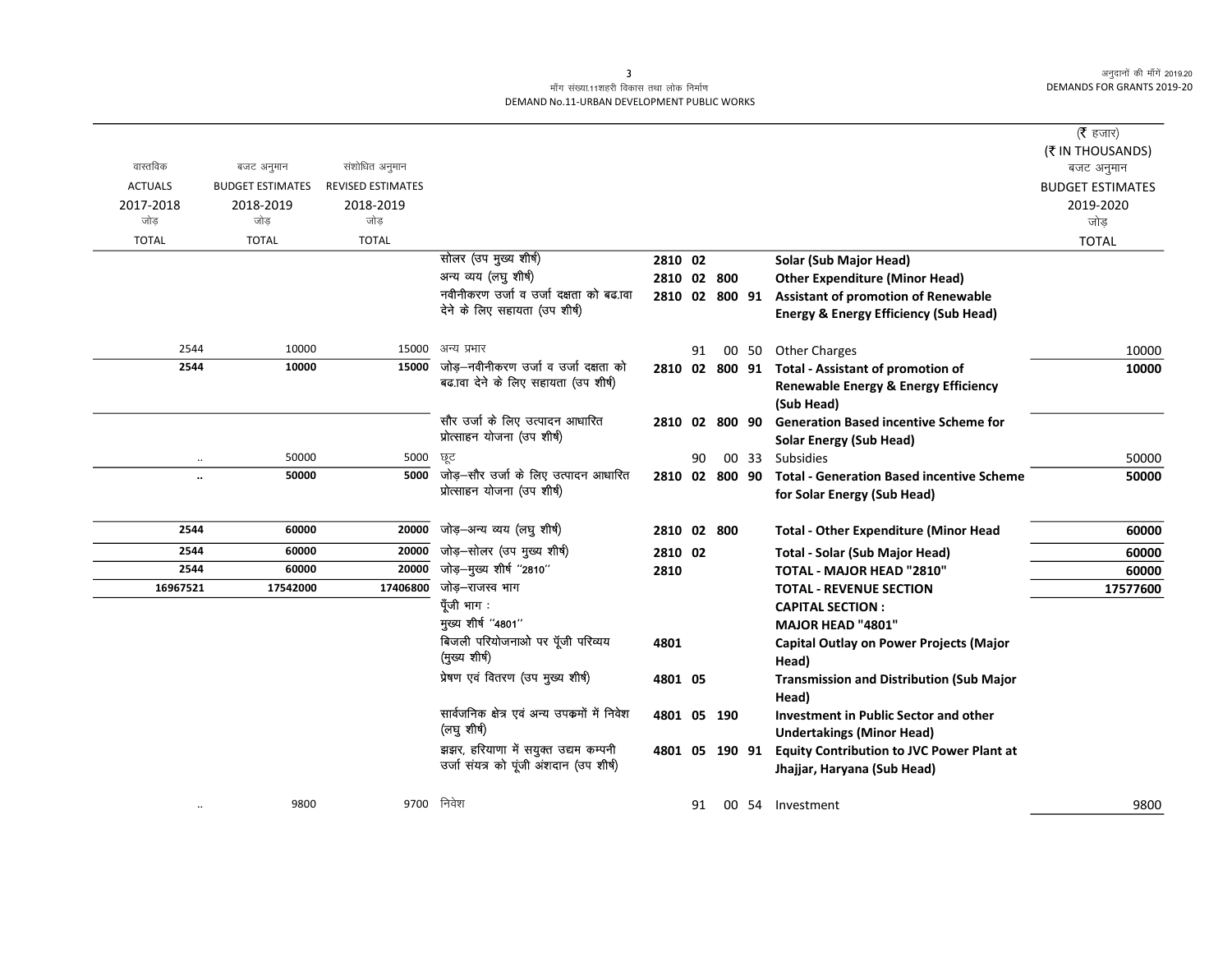#### माँग संख्या.11शहरी विकास तथा लोक निर्माण DEMAND No.11-URBAN DEVELOPMENT PUBLIC WORKS

|                                   |                         |                          |                                                                   |                |    |        |        |                                                                                              | ( $\bar{\tau}$ हजार)<br>(₹ IN THOUSANDS) |
|-----------------------------------|-------------------------|--------------------------|-------------------------------------------------------------------|----------------|----|--------|--------|----------------------------------------------------------------------------------------------|------------------------------------------|
| वास्तविक                          | बजट अनुमान              | संशोधित अनुमान           |                                                                   |                |    |        |        |                                                                                              | बजट अनुमान                               |
| <b>ACTUALS</b>                    | <b>BUDGET ESTIMATES</b> | <b>REVISED ESTIMATES</b> |                                                                   |                |    |        |        |                                                                                              | <b>BUDGET ESTIMATES</b>                  |
| 2017-2018                         | 2018-2019               | 2018-2019                |                                                                   |                |    |        |        |                                                                                              | 2019-2020                                |
| जोड                               | जोड                     | जोड                      |                                                                   |                |    |        |        |                                                                                              | जोड़                                     |
| <b>TOTAL</b>                      | <b>TOTAL</b>            | <b>TOTAL</b>             |                                                                   |                |    |        |        |                                                                                              | <b>TOTAL</b>                             |
| $\ddot{\phantom{a}}$              | 9800                    | 9700                     | जोड़-झझर, हरियाणा में सयुक्त उद्यम                                |                |    |        |        | 4801 05 190 91 Total - Equity Contribution to JVC Power                                      | 9800                                     |
|                                   |                         |                          | कम्पनी उर्जा संयत्र को पूंजी अंशदान (उप<br>शीर्ष)                 |                |    |        |        | Plant at Jhajjar, Haryana (Sub Head)                                                         |                                          |
|                                   |                         |                          | एकीकृत विद्युत विकास योजना के लिए<br>पूंजी अंश दान (उप शीर्ष)     | 4801 05        |    | 190 84 |        | <b>Equity for integrated Power Development</b>                                               |                                          |
|                                   | 100                     | 100                      | निवेश                                                             |                | 84 |        | 00 54  | scheme (Sub Head)<br>Investment                                                              | 100                                      |
| $\ddotsc$<br>$\ddot{\phantom{a}}$ | 100                     | 100                      | जोड़-एकीकृत विद्युत विकास योजना के                                |                |    |        |        | 4801 05 190 84 Total - Equity for integrated Power                                           | 100                                      |
|                                   |                         |                          | लिए पूंजी अंश दान (उप शीर्ष)                                      |                |    |        |        | Development scheme (Sub Head)                                                                |                                          |
| $\ddot{\phantom{0}}$              | 9900                    | 9800                     | जोड़-सार्वजनिक क्षेत्र एवं अन्य उपक्रमों में<br>निवेश (लघु शीर्ष) | 4801 05 190    |    |        |        | <b>Total - Investment in Public Sector and</b><br>other Undertakings (Minor Head)            | 9900                                     |
|                                   |                         |                          | अन्य व्यय (लघु शीर्ष)                                             | 4801 05        |    | 800    |        | <b>Other Expenditure (Minor Head)</b>                                                        |                                          |
|                                   |                         |                          | भूमि को खरीद (उप शीर्ष)                                           | 4801 05        |    |        | 800 91 | <b>Purchase of land (Sub Head)</b>                                                           |                                          |
| $\ddotsc$                         | 200000                  | 80000                    | बडे निर्माण कार्य                                                 |                | 91 |        | 00 53  | Major Works                                                                                  | 150000                                   |
| $\ddot{\phantom{0}}$              | 200000                  | 80000                    | जोड़-भूमि को खरीद (उप शीर्ष)                                      | 4801           | 05 |        |        | 800 91 Total - Purchase of land (Sub Head)                                                   | 150000                                   |
|                                   |                         |                          | एच.टी. / एल.टी. बिजली वितरण तारों का<br>स्थानांतरण (उप शीर्ष)     | 4801 05 800 87 |    |        |        | <b>Shifting of HT/LT transmission Electricity</b><br>Lines (Sub Head)                        |                                          |
| 13046                             | 300000                  | 40000                    | बडे निर्माण कार्य                                                 |                | 87 |        | 00 53  | <b>Major Works</b>                                                                           | 100000                                   |
| 13046                             | 300000                  | 40000                    | जोड़- एच.टी./एल.टी. बिजली वितरण<br>तारों का स्थानांतरण (उप शीर्ष) |                |    |        |        | 4801 05 800 87 Total - Shifting of HT/LT transmission<br><b>Electricity Lines (Sub Head)</b> | 100000                                   |
| 13046                             | 500000                  | 120000                   | जोड़-अन्य व्यय (लघु शीर्ष)                                        | 4801 05        |    | 800    |        | <b>Total - Other Expenditure (Minor Head</b>                                                 | 250000                                   |
| 13046                             | 509900                  | 129800                   | जोड़-प्रेषण एवं वितरण (उप मुख्य शीर्ष)                            | 4801 05        |    |        |        | <b>Total - Transmission and Distribution (Sub</b>                                            | 259900                                   |
| 13046                             | 509900                  | 129800                   | जोड़-मुख्य शीर्ष "4801"                                           | 4801           |    |        |        | Major Head)<br><b>TOTAL - MAJOR HEAD"4801"</b>                                               | 259900                                   |
|                                   |                         |                          | मुख्य शीर्ष "4810"                                                |                |    |        |        | MAJOR HEAD "4810"                                                                            |                                          |
|                                   |                         |                          | ऊर्जा के गैर परंपरागत स्रोतों पर पूंजी                            | 4810           |    |        |        | <b>Capital Outlay on Non-Conventional</b>                                                    |                                          |
|                                   |                         |                          | परिव्यय (मुख्य शीर्ष)                                             |                |    |        |        | <b>Sources of Energy (Major Head)</b>                                                        |                                          |
|                                   |                         |                          | सोलर (लघु शीर्ष)                                                  | 4810 00        |    | 102    |        | Solar (Minor Head)                                                                           |                                          |
|                                   |                         |                          | नवीकरणीय ऊर्जा (उप शीर्ष)                                         | 4810 00        |    | 102 96 |        | <b>Renewable Energy (Sub Head)</b>                                                           |                                          |
| 15427                             | 100000                  | 80000                    | मशीनरी तथा उपकरण                                                  |                | 96 | 00     | 52     | Machinery & Equipment                                                                        | 90000                                    |
| 15427                             | 100000                  | 80000                    | जोड़-नवीकरणीय ऊर्जा (उप शीर्ष)                                    |                |    |        |        | 4810 00 102 96 Total - Renewable Energy (Sub Head)                                           | 90000                                    |

4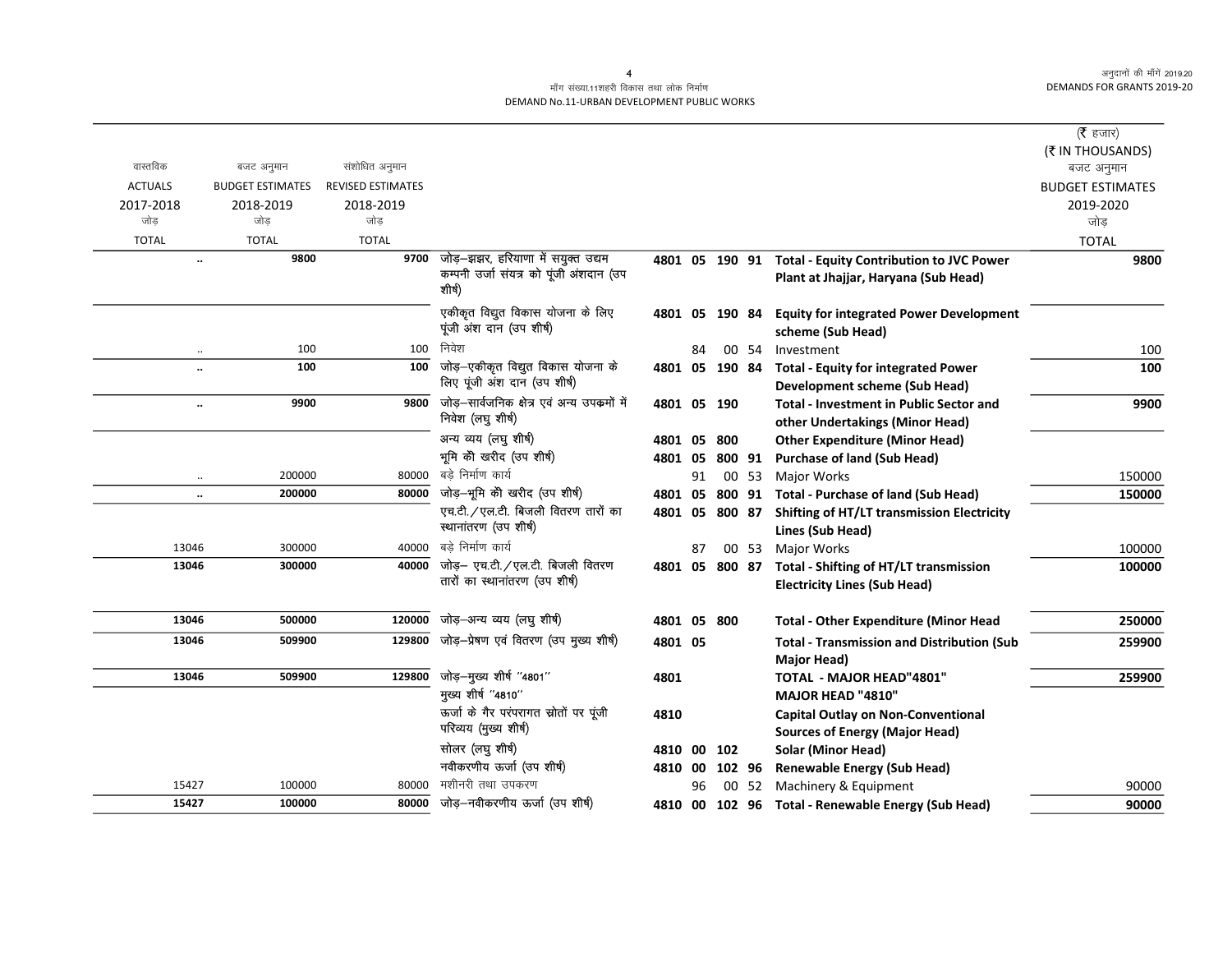## माँग संख्या.11शहरी विकास तथा लोक निर्माण DEMAND No.11-URBAN DEVELOPMENT PUBLIC WORKS

|                      |                         |                          |                                                              |             |    |                |       |                                                                                        | ( $\bar{\tau}$ हजार)<br>(₹ IN THOUSANDS) |
|----------------------|-------------------------|--------------------------|--------------------------------------------------------------|-------------|----|----------------|-------|----------------------------------------------------------------------------------------|------------------------------------------|
| वास्तविक             | बजट अनुमान              | संशोधित अनुमान           |                                                              |             |    |                |       |                                                                                        | बजट अनुमान                               |
| <b>ACTUALS</b>       | <b>BUDGET ESTIMATES</b> | <b>REVISED ESTIMATES</b> |                                                              |             |    |                |       |                                                                                        | <b>BUDGET ESTIMATES</b>                  |
| 2017-2018<br>जोड     | 2018-2019<br>जोड        | 2018-2019<br>जोड         |                                                              |             |    |                |       |                                                                                        | 2019-2020<br>जोड                         |
| <b>TOTAL</b>         | <b>TOTAL</b>            | <b>TOTAL</b>             |                                                              |             |    |                |       |                                                                                        | <b>TOTAL</b>                             |
|                      |                         |                          | राज्य ऊर्जा संरक्षण (उप शीर्ष)                               | 4810 00     |    | 102 95         |       | <b>State Energy Conservation (Sub Head)</b>                                            |                                          |
|                      | 20000                   | 100                      | बडे निर्माण कार्य                                            |             | 95 |                | 00 53 | <b>Major Works</b>                                                                     |                                          |
| $\ddot{\phantom{a}}$ | 20000                   | 100                      | जोड़-राज्य ऊर्जा संरक्षण (उप शीर्ष)                          |             |    | 4810 00 102 95 |       | <b>Total - State Energy Conservation (Sub</b>                                          |                                          |
|                      |                         |                          |                                                              |             |    |                |       | Head)                                                                                  |                                          |
| 15427                | 120000                  | 80100                    | जोड़–सोलर (लघु शीर्ष)                                        | 4810 00 102 |    |                |       | <b>Total - Solar (Minor Head)</b>                                                      | 90000                                    |
| 15427                | 120000                  | 80100                    | जोड़-मुख्य शीर्ष "4810"                                      | 4810        |    |                |       | <b>TOTAL - MAJOR HEAD"4810"</b>                                                        | 90000                                    |
|                      |                         |                          | मुख्य शीर्ष "6801"                                           |             |    |                |       | MAJOR HEAD "6801"                                                                      |                                          |
|                      |                         |                          | विद्युत परियोजना के लिए ऋण (मुख्य शीर्ष)                     | 6801        |    |                |       | Loans for Power Project (Major Head)                                                   |                                          |
|                      |                         |                          | सार्वजनिक क्षेत्र एवं अन्य उपकर्मो को ऋण                     | 6801 00 190 |    |                |       | Loan to Public Sector and other                                                        |                                          |
|                      |                         |                          | (लघु शीर्ष)                                                  |             |    |                |       | <b>Undertakings (Minor Head)</b>                                                       |                                          |
|                      |                         |                          | दिल्ली ट्रांस्को लि. को ऋण (उप शीर्ष)                        | 6801 00     |    | 190 94         |       | Loan to Delhi Transco Limited (Sub Head)                                               |                                          |
| 1500000              | 500000                  | 500000                   | ऋण                                                           |             | 94 |                | 00 55 | Loans                                                                                  | 500000                                   |
| 1500000              | 500000                  | 500000                   | जोड़–दिल्ली टांस्को लि. को ऋण (उप<br>शीर्ष)                  |             |    |                |       | 6801 00 190 94 Total - Loan to Delhi Transco Limited (Sub<br>Head)                     | 500000                                   |
|                      |                         |                          | आई.पी.जी.सी.एल.व पी.पी.सी.एल.को ऋण<br>(उप शीर्ष)             |             |    | 6801 00 190 93 |       | Loan to IPGCL/PPCL (Sub Head)                                                          |                                          |
| 2468000              | 3000000                 | $\ddotsc$                | ऋण                                                           |             | 93 |                |       | 00 55 Loans                                                                            |                                          |
| 2468000              | 3000000                 |                          | जोड़-आई.पी.जी.सी.एल.व पी.पी.सी.एल.को<br>ऋण (उप शीर्ष)        |             |    |                |       | 6801 00 190 93 Total - Loan to IPGCL/PPCL (Sub Head)                                   |                                          |
| 3968000              | 3500000                 | 500000                   | जोड़-सार्वजनिक क्षेत्र एवं अन्य उपक्रमों को<br>ऋण (लघुशीर्ष) | 6801 00 190 |    |                |       | <b>Total - Loan to Public Sector and other</b><br><b>Undertakings (Minor Head)</b>     | 500000                                   |
|                      |                         |                          | डीजल/गैस विद्युत उत्पादन (लघु शीर्ष)                         |             |    | 6801 00 203    |       | <b>Diesel/Gas Power Generation (Minor</b>                                              |                                          |
|                      |                         |                          |                                                              |             |    |                |       | Head)                                                                                  |                                          |
|                      |                         |                          | प्रगति पावर योजना—।।। बवाना को ऋण<br>(उप शीर्ष)              | 6801 00     |    | 203 91         |       | Loan to Pragati Power Project - III Bawana<br>(Sub Head)                               |                                          |
| 690000               | 250000                  | 3500000                  | ऋण                                                           |             | 91 |                | 00 55 | Loans                                                                                  | 650000                                   |
| 690000               | 250000                  | 3500000                  | जोड़-प्रगति पावर योजना-।।। बवाना को<br>ऋण (उप शीर्ष)         |             |    |                |       | 6801 00 203 91 Total - Loan to Pragati Power Project - III<br><b>Bawana (Sub Head)</b> | 650000                                   |
| 690000               | 250000                  | 3500000                  | जोड़–डीजल/गैस विद्युत उत्पादन (लघु<br>शीर्ष)                 |             |    | 6801 00 203    |       | <b>Total - Diesel/Gas Power Generation</b><br>(Minor Head)                             | 650000                                   |

 $5^{\circ}$